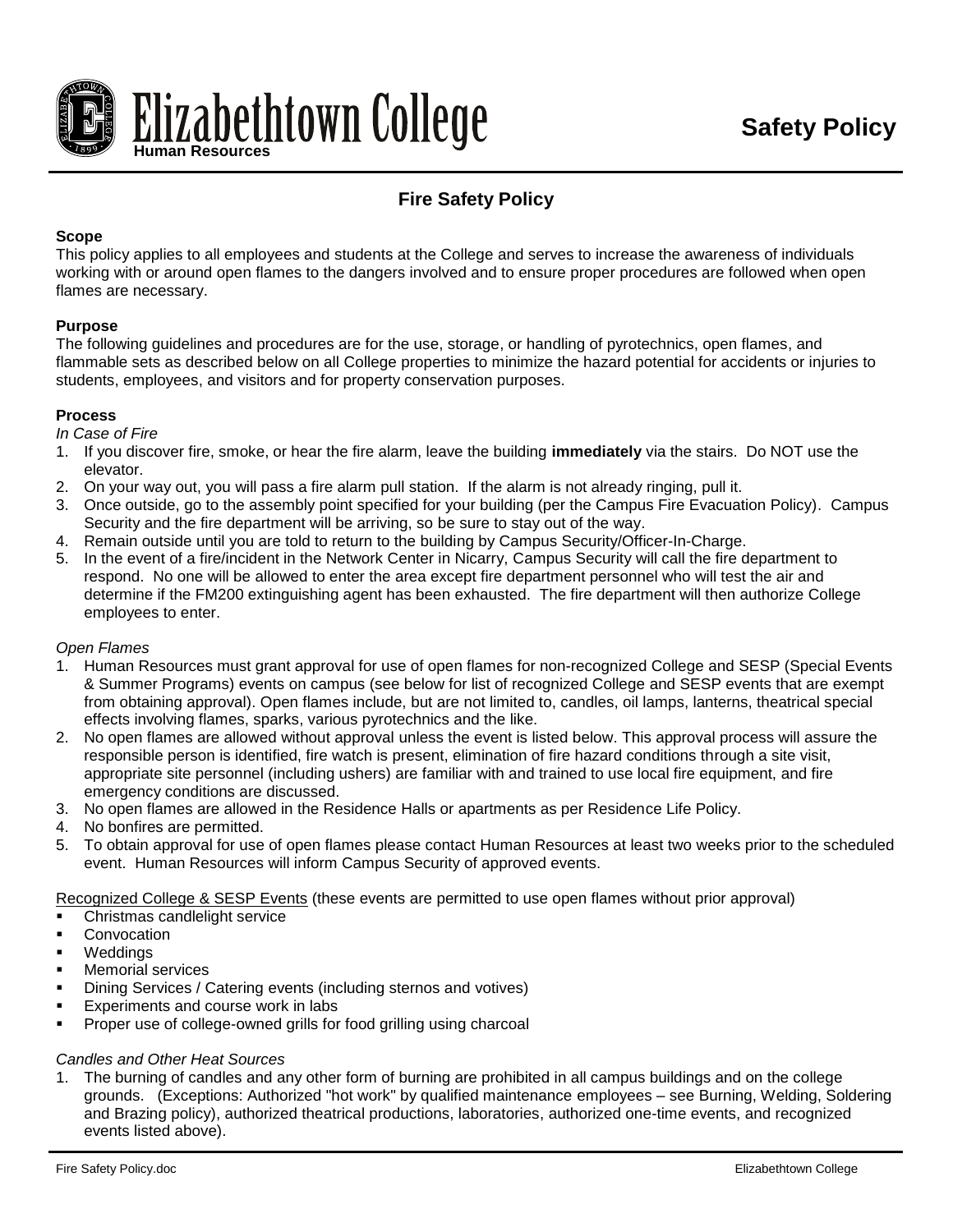

## 2. Use of any type of heat-generating product or equipment must be utilized as directed by the manufacturer.

#### *Portable Fire Extinguishers*

- 1. The College requires all employees to leave the building immediately when there is a fire. However, in the case of a
	- small, incipient fire, a fire extinguisher can be used only if the following conditions are met:
		- a. You've been trained properly
		- b. You are capable and willing to use the extinguisher
		- c. A fully charged extinguisher is available
		- d. The fire has already been reported
		- e. You can fight the fire safely
		- f. You have a clear exit path behind you

**NOTE**: Do not use portable fire extinguishers to fight fires that are not wood/paper fires or when the smoke is too thick.

- 2. Most of the portable fire extinguishers on campus are rated ABC which means they are designed to suppress class A (paper/wood/cloth), class B (flammable liquids and gases), and class C (electrical) fires. They contain a dry powder extinguishing agent.
- 3. If you choose to fight a small, incipient fire with a portable fire extinguisher, remember the following steps:
	- a. Report the fire to Campus Security (ext. 1111)
	- b. Grab the fire extinguisher; if it is in a cabinet with a glass window, use a heavy object to break the glass. DO NOT USE YOUR BARE HAND.
	- c. Remember PASS:
		- $\blacksquare$  P Pull the pin out (on the extinguisher handle)
		- $A A$ im the nozzle at the base of the fire
		- $S -$  Squeeze the handle to discharge the extinguishing agent
		- S Sweep the nozzle back and forth at the base of the fire
- 4. All fire extinguishers on campus will be inspected and serviced annually by Simplex Grinnell. The required monthly inspections will be completed by the Environmental Services employee assigned to each building, except in these locations: Masters Center (Chemical Hygiene Officer), Dining Services (Production Supervisor), and ITS Network Center (Network/Systems Specialist). All of these individuals have been trained regarding what they must do to complete the monthly inspection.

#### *Theatre*

- 1. The use of open flame or pyrotechnic effects in productions introduces unique hazards to the theatre environment. The hazards have the potential to affect not only the actors, but the audience as well. As a result of the increased hazard, open flame or pyrotechnic effects must be integrated into the entire production design – from the set, to the costumes, to the stage direction. To increase the awareness of all production personnel and ensure appropriate design of the effect, the following requirements must be met for the use of open flames/pyrotechnics in stage productions:
	- a. Human Resources must be contacted to discuss each specific situation.
	- b. All stage materials (set, costumes, scenery, props, etc.) within 5 feet (in any direction) of the open flame must be noncombustible or treated with fire retardant. If the open flame/pyrotechnic effect moves during the production, all stage materials along the path of the effect that come within 5 feet of the effect must be non-combustible or treated with fire retardant.
	- c. When open flame or pyrotechnic effects are used, a fire watch must be staffed for each production or rehearsal when the effect is used. The fire watch must be staffed by at least two people (one for each side of the stage) who have received Human Resources-approved fire extinguisher training. Fire watch personnel are required to have direct access to fire extinguishers.
	- d. Human Resources must inspect all open flame conditions at least one day prior to the first production for nonrecognized College and SESP events.

#### *Facilities Management*

1. Employees in Facilities Management who work with open flames on a regular basis must be properly trained in fire safety and fire extinguisher techniques.